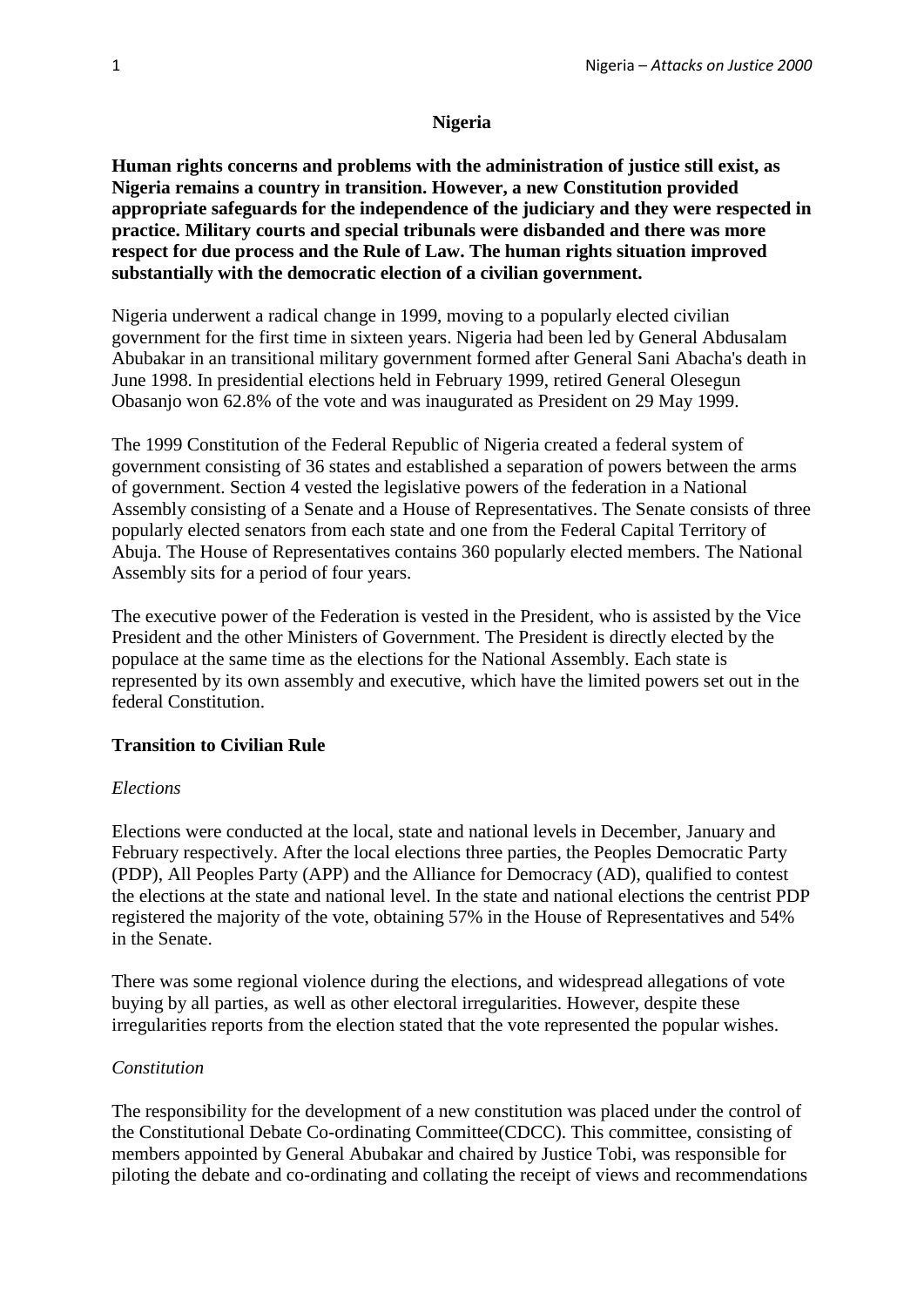of members of the Nigerian public. The CDCC did not make any recommendations of its own. The debate generally agreed that the new constitution should be based primarily on the 1979 Constitution, subject to certain amendments.

The draft 1999 Constitution was then finalised by a panel appointed by General Abubakar and adopted by the military Provisional Ruling Council on 5 May 1999. This final drafting process was largely unconsultative and untransparent, the panel not having any obligation to incorporate the views of the public expressed in the CDCC report.

In September 1999 the Senate announced that its Judicial Committee was to undertake a review of the 1999 Constitution. The President also created an inter party committee to conduct a review of the 1999 Constitution. This inter party committee consists of seven members from each political party chaired by a representative of the executive. This committee has widely consulted with members of the public, judiciary, politicians and other concerned groups with the view to drafting a bill recommending amendments to be made to the Constitution.

#### *Revocation of Military Decrees and Release of Political Prisoners*

Prior to the departure of the military government, it announced that all military decrees that were inconsistent with the new Constitution were revoked. The Constitution of the Federal Republic of Nigeria (Certain Consequential Repeals) Decree No 63 of 1999 revoked numerous decrees violating fundamental human rights, including the State Security (Detention of Persons) Decree No. 2 of 1984, Treason and Other Offences (Special Military Tribunal) Decree No. 2 of 1987, Civil Disturbances (Special Tribunal) Decree No. 2 of 1987, Treasonable Offences Decree No. 29 of 1993, Robbery and Firearms (Special Provisions) Decree No. 5 of 1984 and the Legal Practitioners (Amendment Decree) No. 21 of 1994.

During this period the military government released many political prisoners including those that had been detained in various treason trials in 1990, 1995 and 1998. These prisoners had all been tried in specially established tribunals appointed by the military government and not accorded the due process of law.

#### **Human Rights Background**

During the years of military rule, human rights were systematically violated. The military government promulgated many decrees which deprived Nigerians of the enjoyment of their human rights and acted in contravention of Nigeria's regional and international obligations. These included decrees that allowed indefinite detention in the interests of security; created special military tribunals that tried civilians and did not guarantee due process or allow judicial review; and decrees that limited the freedom of the press, association, expression and movement. Political prosecutions, torture, extra judicial executions and widespread violations of economic, cultural and social rights also occurred.

Under the transition regime, human rights violations decreased. Many of the decrees violating human rights ceased to be used and were repealed before the handing over to civilian control. General Abubakar's government also released all political prisoners, and arrested members of the previous regime suspected of crimes. However, human rights violations continued. Security forces continued to operate utilising excessive force and torture. These violations of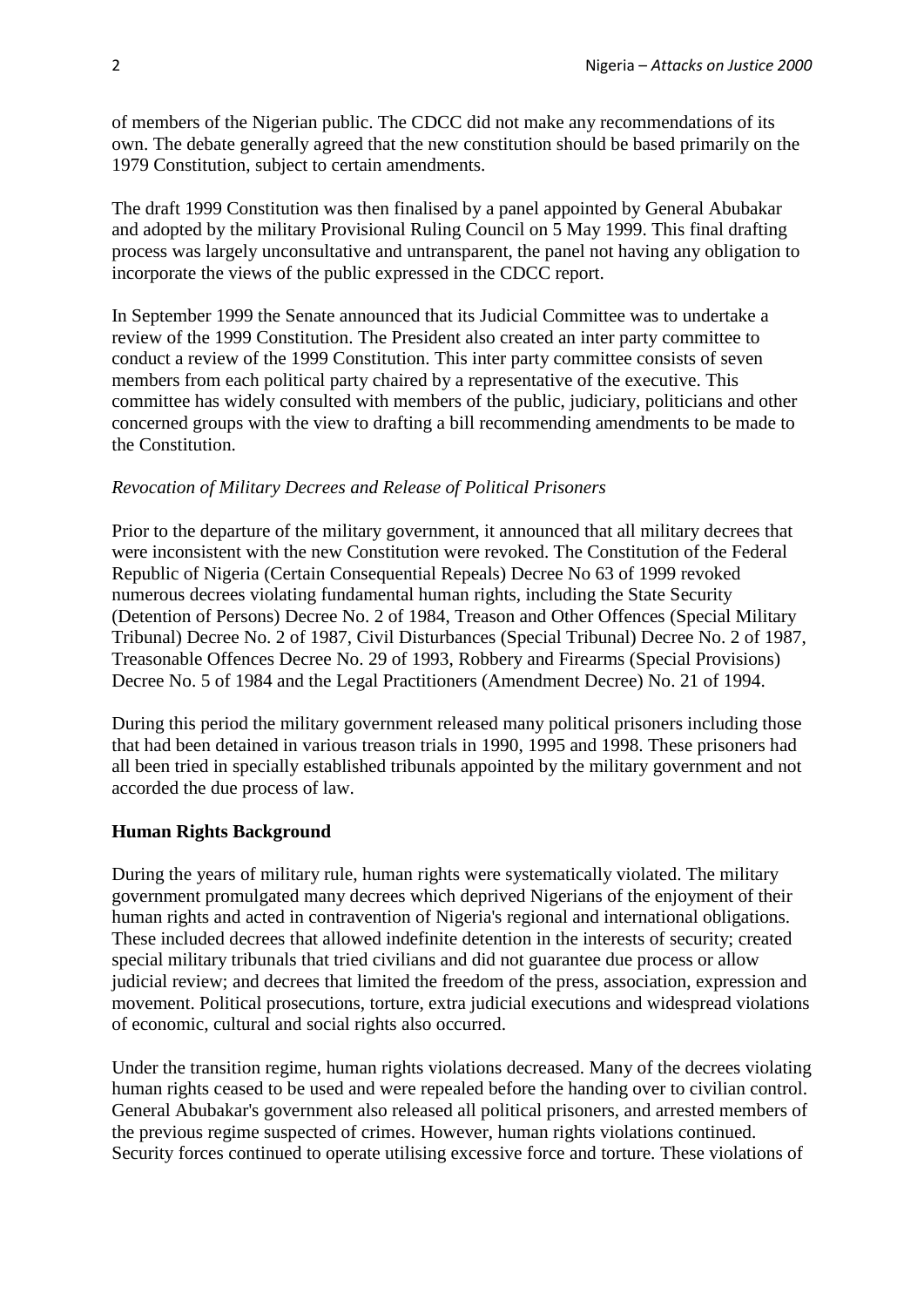human rights were also committed by the regular police forces. Prison conditions also remain life threatening. Unrest in Delta State has resulted in many extra judicial killings.

With the assumption of power by the Obasanjo government, the human rights situation continued to improve. The revocation of certain military decrees and the removal of restrictions on the freedom of movement and association constituted steps towards an improvement in conditions. The government appointed a national prison reform committee to investigate the conditions in prisons and also released 1400 prisoners. In July the Court of Appeal held, in Chima Ubani v Inspector General of Police, retrospectively that the State Security (Detention of Persons) Decree of 1984 No. 2 violated the African Charter on Human and Peoples' Rights.

However, excessive use of force and arbitrary detention by police continued and prison conditions remained life threatening. It has also been stated that between 60 and 74% of the estimated 41,000 persons held in Nigerian jails are awaiting trial. Many of these have been held for longer periods than they would have been subject to if convicted.

Also ethnic violence continued, particularly in Delta State, and towards the end of 1999 religious and ethnic violence increased in northern states due to attempts by state governments to implement Islamic law. Women suffer physical abuse and discrimination. Marital abuse is common and is not an offence if permitted by customary law, and marital rape is not a crime.

The 1999 Constitution, in Chapter IV, contains certain fundamental rights. These include the right to life, the prohibition of torture and discrimination, and the freedoms of expression, association and movement. These rights can be enforced through the High Court of a state. However, Section 45 of the Constitution provides an exception to some of these rights by providing that they shall not invalidate any law that is reasonably justifiable in a democratic society in the interests of defence, public safety, public order, public morality or public health, or for the purpose of protecting the rights and freedoms of other persons. Chapter IV of the Constitution can only be amended by a four fifths majority of the parliament and approved by a resolution of the Houses of Assembly of two thirds of all the states.

The government also inaugurated, on 14 June 1999, the Human Rights Violation Investigation Panel of Nigeria, headed by Justice Oputa, a retired Supreme Court judge, to investigate cases of mysterious deaths and other human rights violations perpetrated by anyone that have occurred since 1963 and to make recommendations to the government.

Nigeria is a party to the Convention on the Elimination of All Forms of Discrimination against Women; the Convention on the Rights of the Child; the International Convention on the Elimination of All Forms of Racial Discrimination; the International Covenant on Civil and Political Rights and the International Covenant on Economic, Social and Cultural Rights. It has also signed the Convention against Torture and Other Cruel, Inhuman or Degrading Treatment or Punishment. Regionally, it is a party to the African Charter on Human and Peoples Rights.

#### *National Human Rights Commission*

The National Human Rights Commission (NHRC), established by Decree 22 in 1995, continued to operate but no provision was made for it in the 1999 Constitution. The NHRC is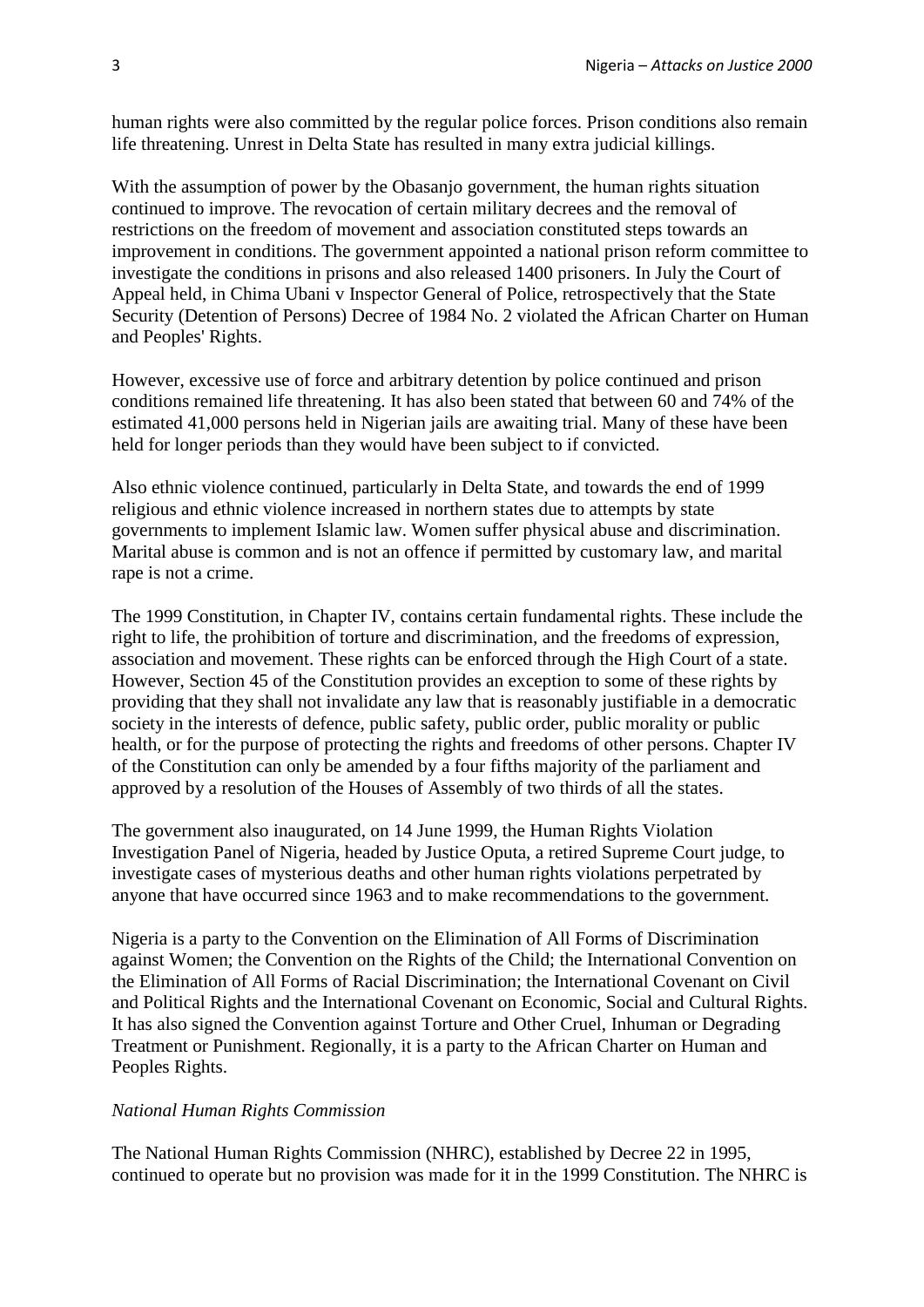governed by a council chaired by a retired justice of the Supreme Court, Court of Appeal or state High Court and fourteen other members representing government, NGO's, the legal profession and the public. The members are appointed by the President on the recommendation of the Attorney General. Members of the council can be removed by the President if s/he is satisfied that it is not in the interest of the public that the member remain in office. The NHRC is responsible for monitoring and investigating alleged cases of human rights violations, promoting and undertaking studies on human rights and assisting the government in the formulation of human rights policy.

Although the NHRC operated relatively independently during the military regime of General Abacha and has continued to do so under the current government, its independence could be strengthened. The NHRC should be completely separated from the government, in particular members should be appointed for a specific period and not subject to arbitrary removal by the President. The institution could also be strengthened through a redrafting of its enabling law improving its investigatory powers, making it accountable to the National Assembly and entrenching its powers and functions in the Constitution. This would recognise the fundamental importance that such an institution plays in maintaining respect for human rights in society.

#### **The Judiciary**

The legal system in Nigeria is primarily based on English common law, with customary law and sharia law applied in particular disputes. Section 6 of the Constitution of the Federal Republic of Nigeria 1999 vests the judicial power in the courts created by the Constitution. This section also provides that the National Assembly or State Assembly can establish courts with a subordinate jurisdiction to that of a High Court. The federal government has exclusive competence to legislate for the criminal justice system and all authorities, persons and subordinate courts are obliged to enforce the decisions of the superior courts contained in the Constitution. Section 150 of the Constitution creates the position of Attorney General as chief legal officer of the Federation.

The judicial system, under the previous regimes, had suffered extensively from delays, insufficient funding and some elements of corruption. The situation was improved somewhat by the appointment of six justices to the Supreme Court and 24 justices to the Court of Appeal by the Provisional Ruling Council during the transition to civilian rule. Since the inauguration of the new democratic government, funding for the judicial system has improved markedly, although delays remain a problem.

The Supreme Court of Nigeria sits at the head of the court structure. It has original jurisdiction in any dispute between the Federation and a state or between states if that dispute involves any question on which the existence or extent of a legal right depends, and any other jurisdiction that the National Assembly may confer on it. The Supreme Court has exclusive competence to hear appeals, as of right or with leave, from the Court of Appeal.

The Supreme Court consists of the Chief Justice and fifteen other judges and cases are usually heard by a bench of five justices. However, in appellate cases regarding the interpretation of the Constitution or a question as to whether any of the fundamental rights contained in Chapter IV of the Constitution are, or are likely to be, violated the court shall be constituted by seven justices.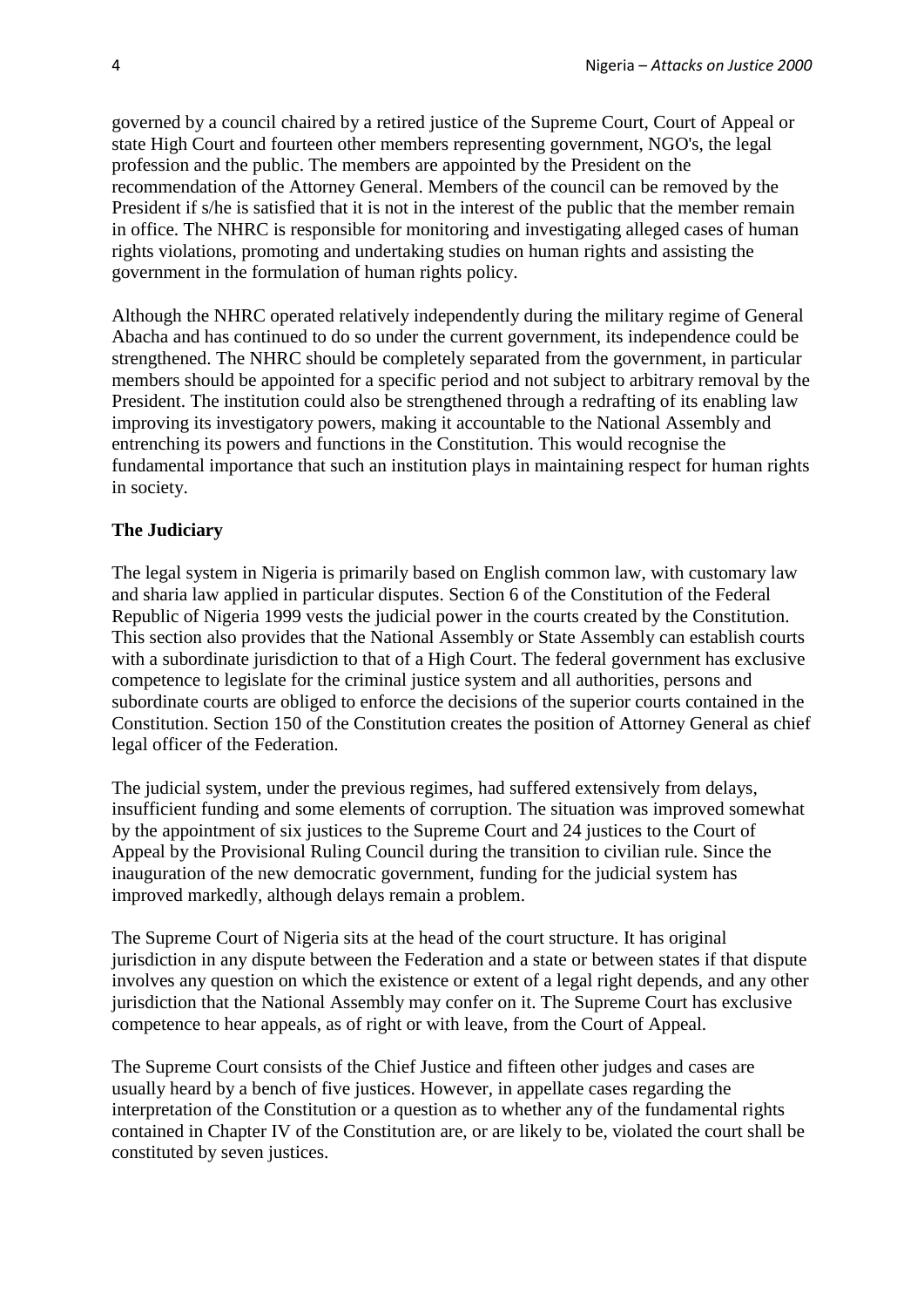The Court of Appeal, created by Section 237 of the Constitution, has exclusive jurisdiction to hear appeals from State and Federal High Courts and Sharia and Customary Courts of Appeal. The court has original jurisdiction to determine questions regarding the validity of the appointment or term of office of the President or Vice-President. Appeal is available as of right in the matters outlined in Section 241 of the Constitution which include, inter alia, appeals involving a question of law, the interpretation of the Constitution or where a sentence of death has been imposed. The Court of Appeal consists of a President of the court and at least 49 other justices. Cases are usually heard by a bench of three judges.

The Constitution also creates State and Federal High Courts. The Federal High Court has wide jurisdiction in civil cases and matters outlined in Section 251 of the Constitution. These include matters relating to, inter alia, government revenue, taxation, intellectual property, immigration, and mines and minerals. The court also has such civil and criminal jurisdiction as may be conferred upon it. The Federal Capital Territory of Abuja and each state has a High Court which has criminal and civil jurisdiction to determine cases that arise in its territory or those that are referred to it under its appellate jurisdiction. The Chief Judge of each federal or state superior court can, subject to any act of a National or State Assembly respectively, make rules regulating the practice and procedure of their court.

Sharia and Customary Courts of Appeal exist in each state and in Abuja. The Sharia Court of Appeal has jurisdiction to determine cases and appeals involving any question of Islamic personal law regarding marriage, guardianship or probate, and where all parties to the proceedings request that the case be decided in the first instance in accordance with Islamic law. Cases are heard by three judges (Kadi's) who have considerable experience in Islamic law.

Customary Courts of Appeal have jurisdiction to hear appeals in civil proceedings involving questions of customary law, and any other jurisdiction that may be conferred upon it by the National Assembly. Cases are heard by a bench of three judges who have considerable experience in Customary law.

Several subordinate courts have been created in each state. These include Magistrate Courts, Area and Upper Courts and Customary Courts.

#### *Judges*

The provisions regarding the selection, removal and conditions of service of judges are contained in Chapter VII and the Third Schedule of the Constitution. The procedures generally provide for the independence of judges. All federal judges are appointed by the President upon the recommendation of the National Judicial Council. State superior court judges are appointed by the Governor on the recommendation of the National Judicial Council. In the case of the justices of the Supreme Court, and the heads of all other superior courts, i.e. the Presidents of the Courts of Appeal, the Chief Judges of the High Courts, and the Grand Kadi's of the Sharia Courts, the appointment process is subject to confirmation by the Senate or the House of Assembly of the State.

Supreme Court judges and justices of the Court of Appeal are required to retire at 70 years of age and all other justices at the age of 65. Section 84(3) and (4) guarantee that a judge's salary and conditions of service, other than allowances, will not be altered to their disadvantage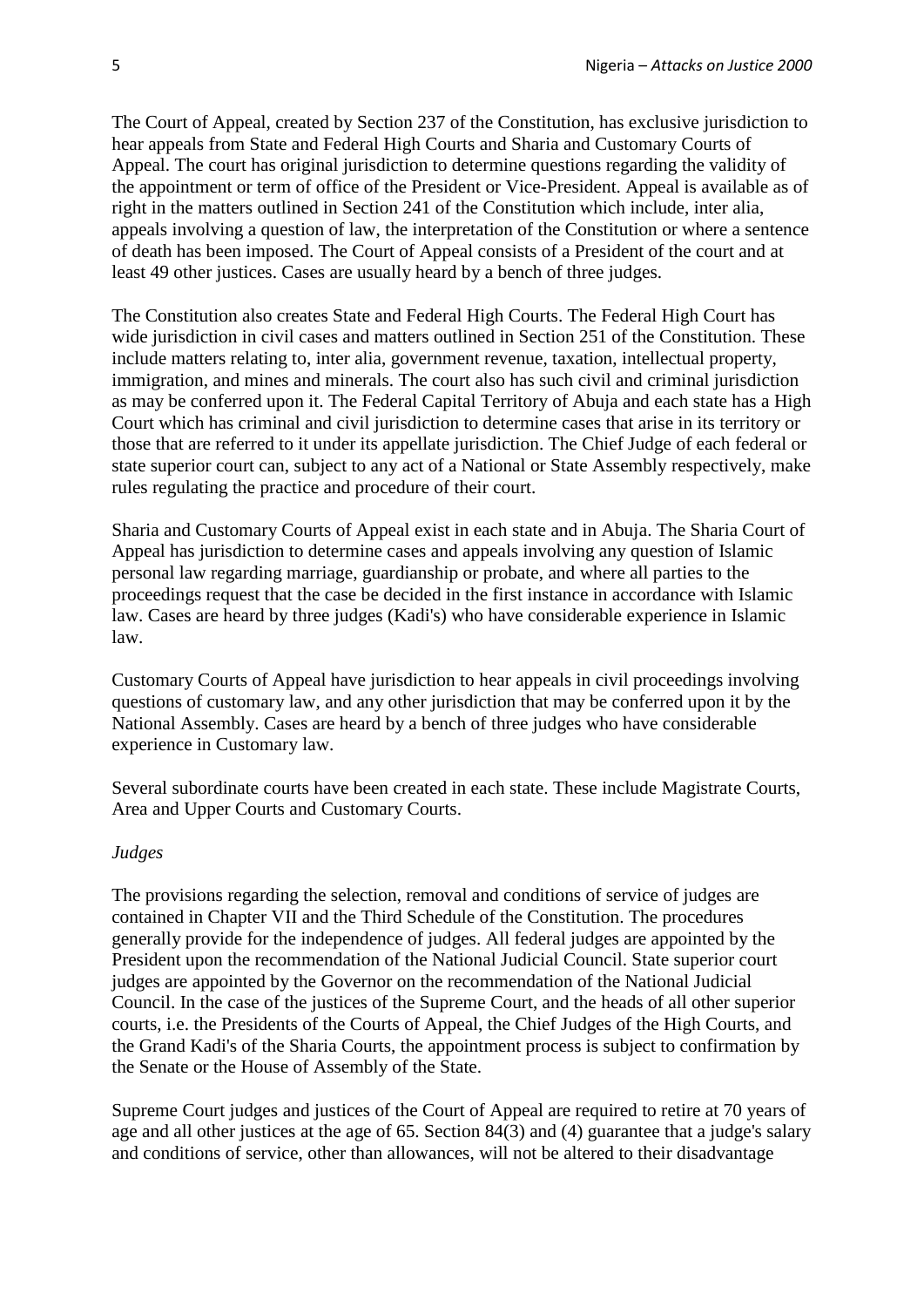after their appointment. Section 291(3) of the federal Constitution also guarantees that judges will be paid a pension upon retirement.

The Chief Judges of the federal or state superior courts can only be removed by the President or Governor acting on an address supported by a two thirds majority of the Senate or House of Assembly of the state respectively. In the case of any other judicial officer, they can only be removed by the President or Governor acting on the recommendation of the National Judicial Council. Grounds for removal consist of inability to discharge the functions of office or appointment, whether arising from infirmity of mind or of body, for misconduct or for contravention of the Code of Conduct. The Code of Conduct is contained in the Fifth Schedule to the Constitution.

# *National Judicial Council*

The National Judicial Council (NJC) consists of 23 current or retired members of the judiciary and public representation. This includes, inter alia:

five retired justices from the Supreme Court or Court of Appeal selected by the Chief Justice;

 $\blacktriangleright$  five Chief Judges of states, appointed by the Chief Justice, who serve on a rotational basis;

five members of the Nigerian Bar Association appointed by the Chief Justice of Nigeria on the recommendation of the National Executive Committee of the Nigerian Bar Association;  $\blacktriangleright$  two non-legal practitioners who, in the opinion of the Chief Justice, are of unquestionable integrity.

The NJC, in exercising its recommendatory appointment power, can act upon the recommendation of the Federal or State Judicial Service Commission, where applicable, or the Judicial Service Committee of the Federal Capital Territory, Abuja.

The NJC also has the power to:

recommend to the President or the Governor of a state the removal of a judge and to exercise disciplinary control over them;

collect, control and disburse all money for the judiciary;

• advise the President or Governor on any matter referred to them by such parties, pertaining to the judiciary:

appoint, dismiss and exercise disciplinary control over members and staff of the Council, and disburse all moneys of the Council;

deal with all other matters relating to broad issues of policy and administration.

## *Judicial Service Commission*

The Federal and State Judicial Service Commissions consist of the Chief Judges of their respective courts, the federal or state Attorney General, two legal practitioners and two other non-legal practitioners recommended by the President or Governor who are of unquestionable integrity. These bodies advise the National Judicial Council in nominating persons for federal and state superior judicial office and can also recommend the removal of judicial officers.

The Federal Judicial Service Commission also can appoint, dismiss and exercise disciplinary control over Chief and Deputy Chief Registrars of the federal courts and all other members of staff of the judicial service of the Federation. The State Judicial Service Commission can